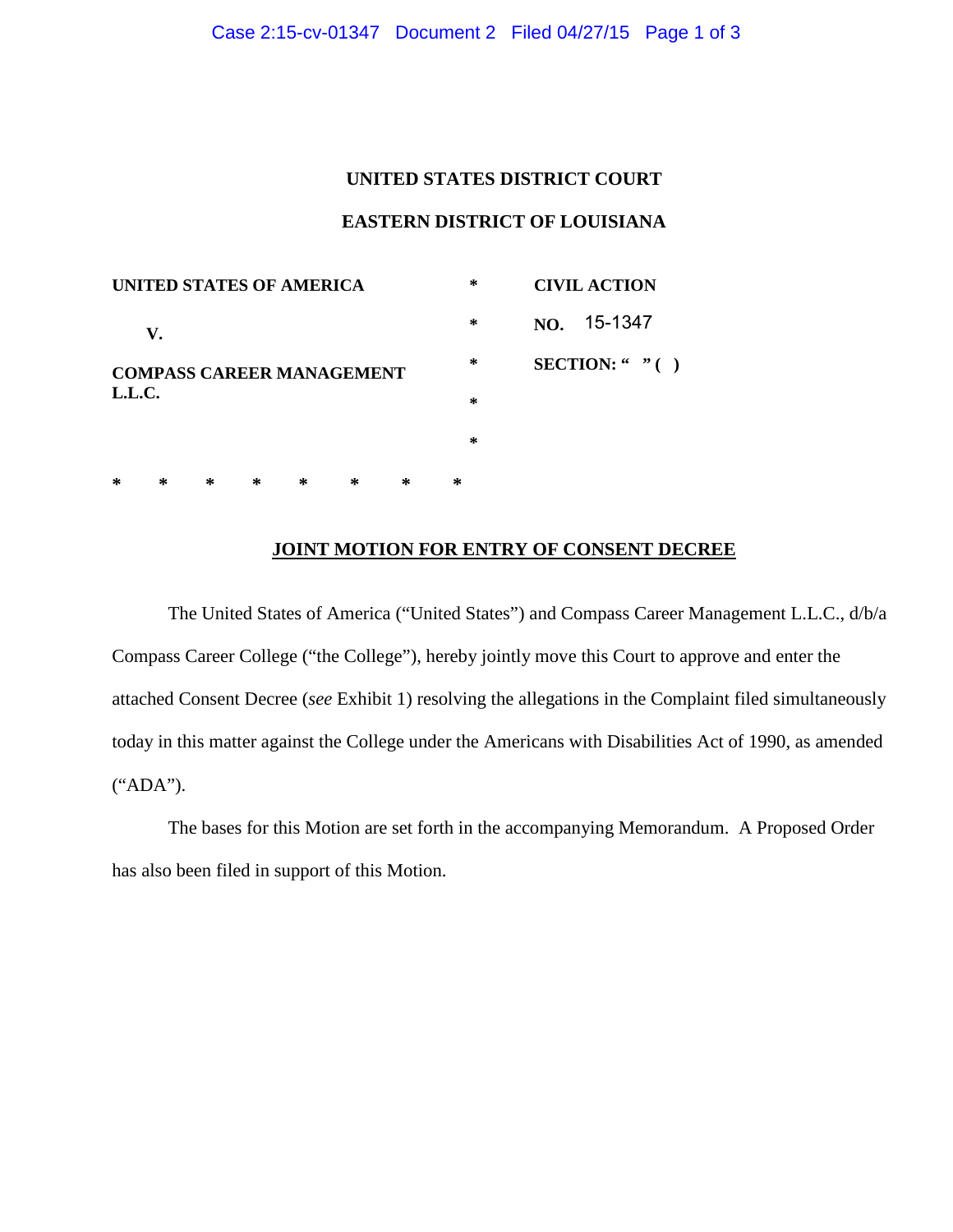Respectfully submitted this 27th day of April, 2015.

# **FOR THE UNITED STATES OF AMERICA:**

ERIC H. HOLDER, JR. Attorney General of the United States

KENNETH ALLEN POLITE, JR. VANITA GUPTA District of Louisiana Civil Rights Division 650 Poydras St., 16th Floor New Orleans, Louisiana 70130 EVE L. HILL 504- 680-3184 (facsimile) Civil Rights Division [kenneth.a.polite@usdoj.gov](mailto:kenneth.a.polite@usdoj.gov)

/s/ Glenn K. Schreiber GLENN K. SCHREIBER<br>
Assistant United States Attorney<br>
Civil Rights Division Assistant United States Attorney Eastern District of Louisiana 650 Poydras St., 16th Floor New Orleans, Louisiana 70130 504-680-3093 (telephone) 504- 680-3174 (facsimile) ELIZABETH JOHNSON [glenn.schreiber@usdoj.gov](mailto:glenn.schreiber@usdoj.gov) ANNE E. LANGFORD

April 27, 2015

U.S. Attorney for the Eastern Principal Deputy Assistant Attorney General

504-680-3000 (telephone) Deputy Assistant Attorney General

REBECCA B. BOND Chief SHEILA M. FORAN Special Legal Counsel JANA ERICKSON Deputy Chief

/s/ Anne E. Langford Trial Attorneys Disability Rights Section Date U.S. Department of Justice Civil Rights Division 950 Pennsylvania Avenue, N.W. – NYA Washington, DC 20530 202-616-2727 (telephone) 202-305-4486 (facsimile) [elizabeth.johnson@usdoj.gov](mailto:elizabeth.johnson@usdoj.gov) [anne.langford@usdoj.gov](mailto:anne.langford@usdoj.gov)

> Date April 27, 2015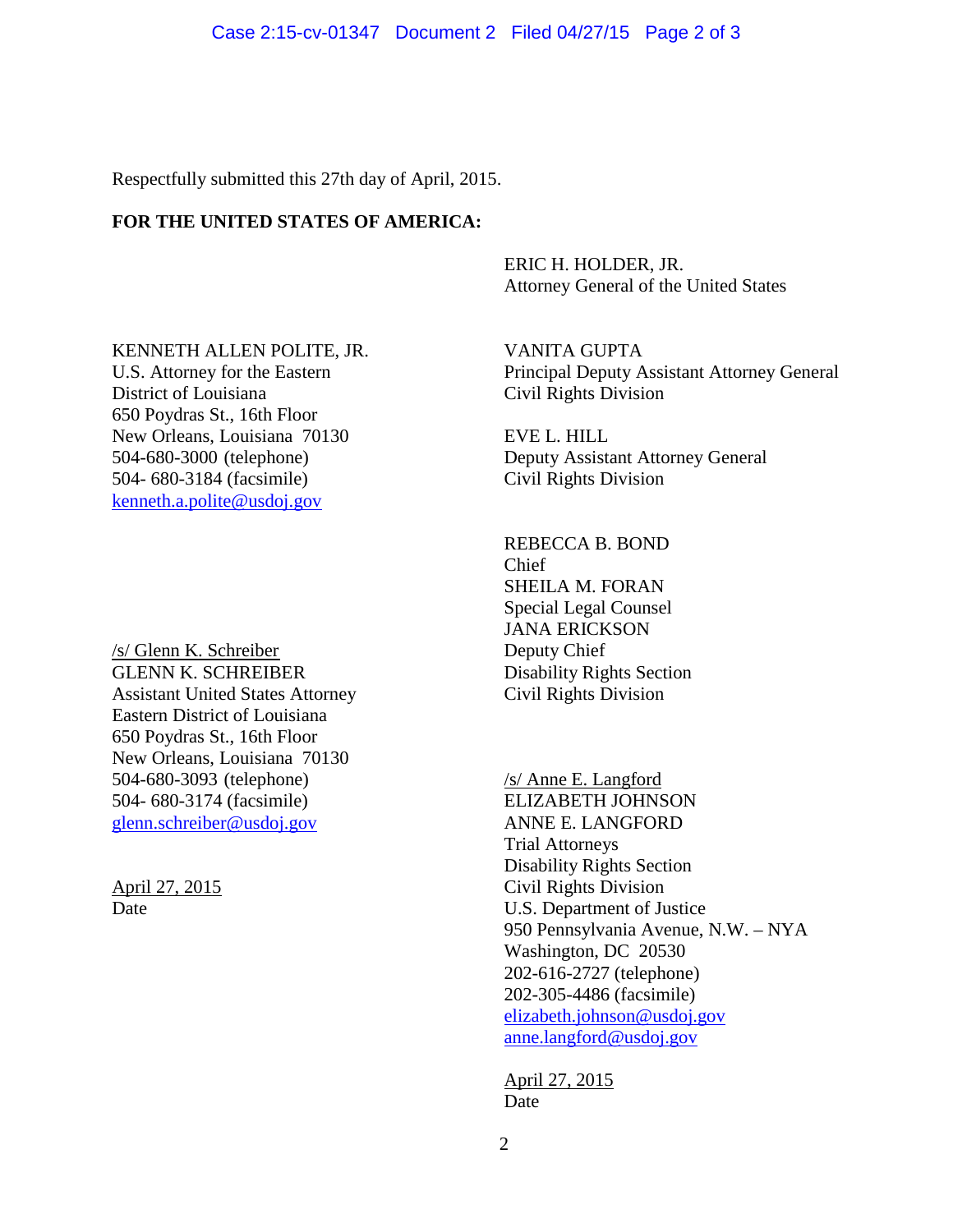**FOR COMPASS CAREER COLLEGE:**

GLEN R. GALBRAITH /s/ Glen R. Galbraith Seale & Ross, PLC 200 North Cate Street Hammond, LA 70401

April 23, 2015 Date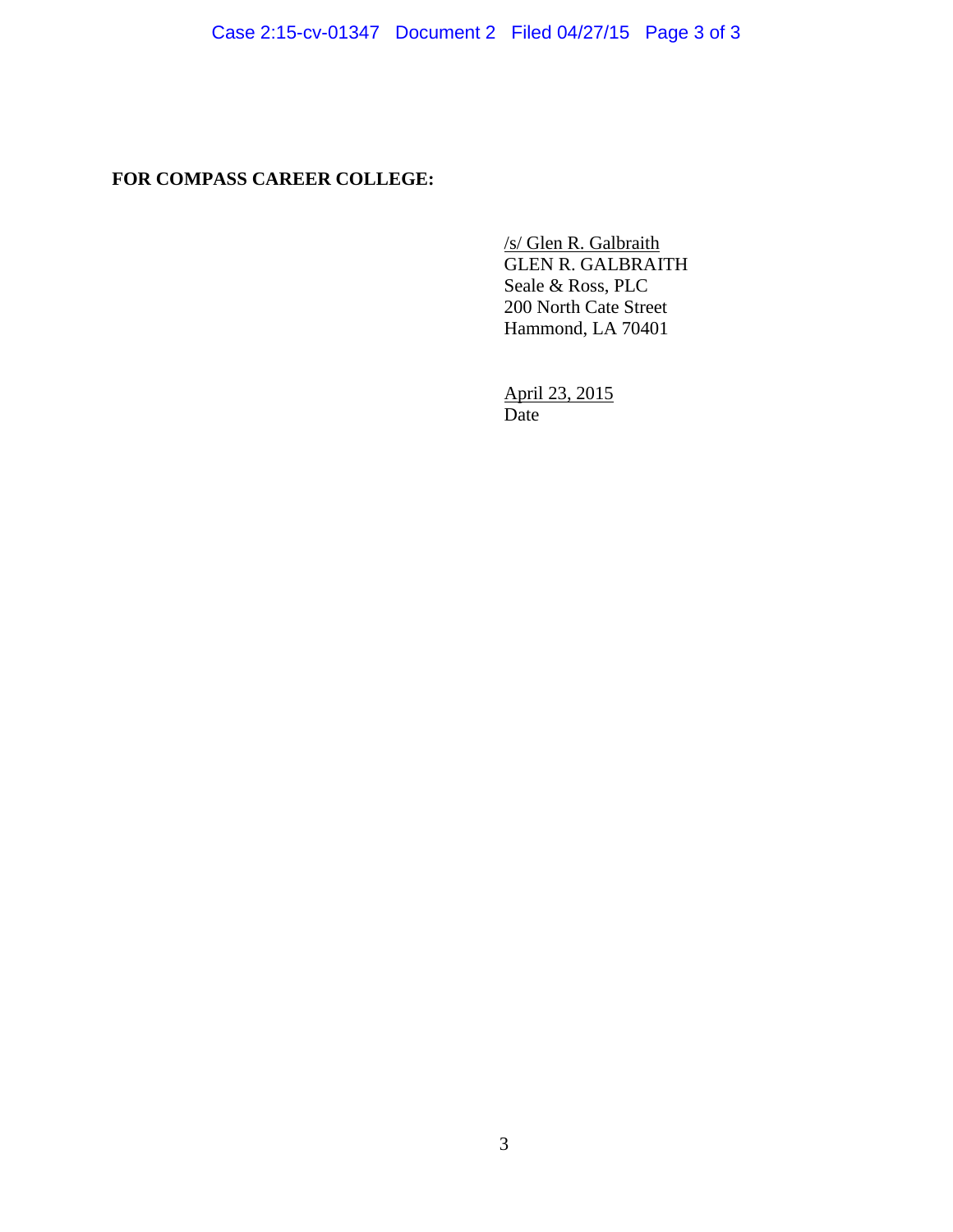## **UNITED STATES DISTRICT COURT**

## **EASTERN DISTRICT OF LOUISIANA**

| UNITED STATES OF AMERICA |    |   |   |                                  |   |        | $\ast$              |                       | <b>CIVIL ACTION</b> |  |  |
|--------------------------|----|---|---|----------------------------------|---|--------|---------------------|-----------------------|---------------------|--|--|
|                          | V. |   |   |                                  |   | $\ast$ | $NO. \quad 15-1347$ |                       |                     |  |  |
|                          |    |   |   | <b>COMPASS CAREER MANAGEMENT</b> |   | ∗      |                     | <b>SECTION:</b> " $($ |                     |  |  |
| L.L.C.                   |    |   |   |                                  |   |        | $\ast$              |                       |                     |  |  |
|                          |    |   |   |                                  |   |        | $\ast$              |                       |                     |  |  |
| ∗                        | ∗  | ∗ | ∗ | ∗                                | ∗ | ∗      | ∗                   |                       |                     |  |  |

# **MEMORANDUM IN SUPPORT OF JOINT MOTION FOR ENTRY OF CONSENT DECREE**

This brief Memorandum is submitted in support of the accompanying Joint Motion for Entry of Consent Decree. The United States of America ("United States") and Compass Career Management L.L.C., d/b/a Compass Career College ("the College"), have jointly moved this Court to approve and enter the attached Consent Decree (*see* Exhibit 1) resolving the allegations in the Complaint filed simultaneously today in this matter under the Americans with Disabilities Act of 1990, as amended ("ADA"). The Complaint seeks to enforce the provisions of Title III of the ADA, 42 U.S.C. §§ 12181- 89, as amended, and its implementing regulation, 28 C.F.R. Part 36.

After engaging in settlement discussions, and to avoid the burdens of contested litigation, the parties entered into the attached Consent Decree resolving all allegations of the United States' Complaint. The United States and the College respectfully request that the Court enter the Consent Decree.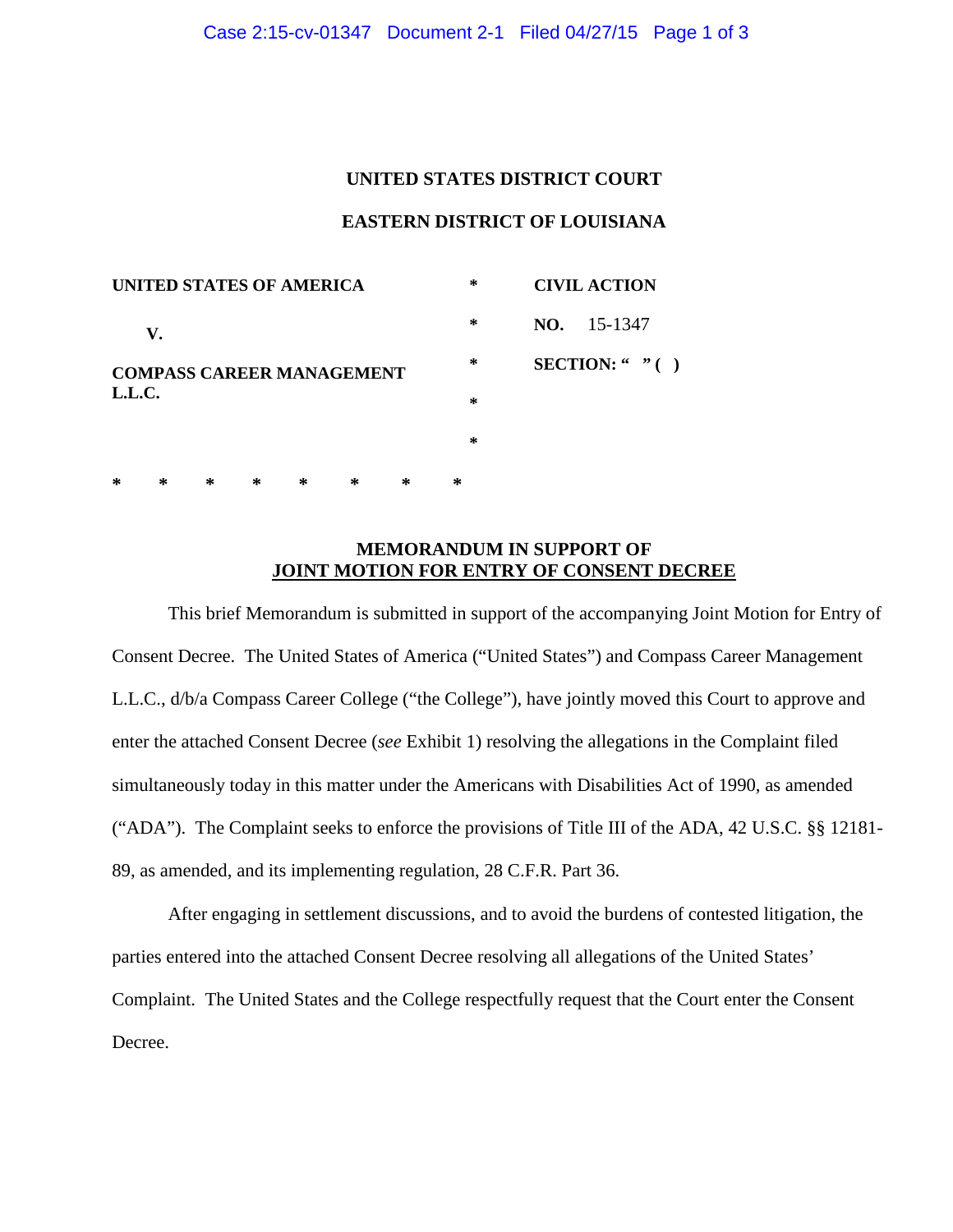Respectfully submitted this 27th day of April, 2015.

# **FOR THE UNITED STATES OF AMERICA:**

ERIC H. HOLDER, JR. Attorney General of the United States

KENNETH ALLEN POLITE, JR. VANITA GUPTA District of Louisiana Civil Rights Division 650 Poydras St., 16th Floor New Orleans, Louisiana 70130 EVE L. HILL 504- 680-3184 (facsimile) Civil Rights Division [kenneth.a.polite@usdoj.gov](mailto:kenneth.a.polite@usdoj.gov)

/s/ Glenn K. Schreiber GLENN K. SCHREIBER<br>
Assistant United States Attorney<br>
Civil Rights Division Assistant United States Attorney Eastern District of Louisiana 650 Poydras St., 16th Floor New Orleans, Louisiana 70130 504-680-3093 (telephone) 504- 680-3174 (facsimile) ELIZABETH JOHNSON [glenn.schreiber@usdoj.gov](mailto:glenn.schreiber@usdoj.gov) ANNE E. LANGFORD

April 27, 2015

U.S. Attorney for the Eastern Principal Deputy Assistant Attorney General

504-680-3000 (telephone) Deputy Assistant Attorney General

REBECCA B. BOND Chief SHEILA M. FORAN Special Legal Counsel JANA ERICKSON Deputy Chief

/s/ Anne E. Langford Trial Attorneys Disability Rights Section Date U.S. Department of Justice Civil Rights Division 950 Pennsylvania Avenue, N.W. – NYA Washington, DC 20530 202-616-2727 (telephone) 202-305-4486 (facsimile) [elizabeth.johnson@usdoj.gov](mailto:elizabeth.johnson@usdoj.gov) [anne.langford@usdoj.gov](mailto:anne.langford@usdoj.gov)

> Date April 27, 2015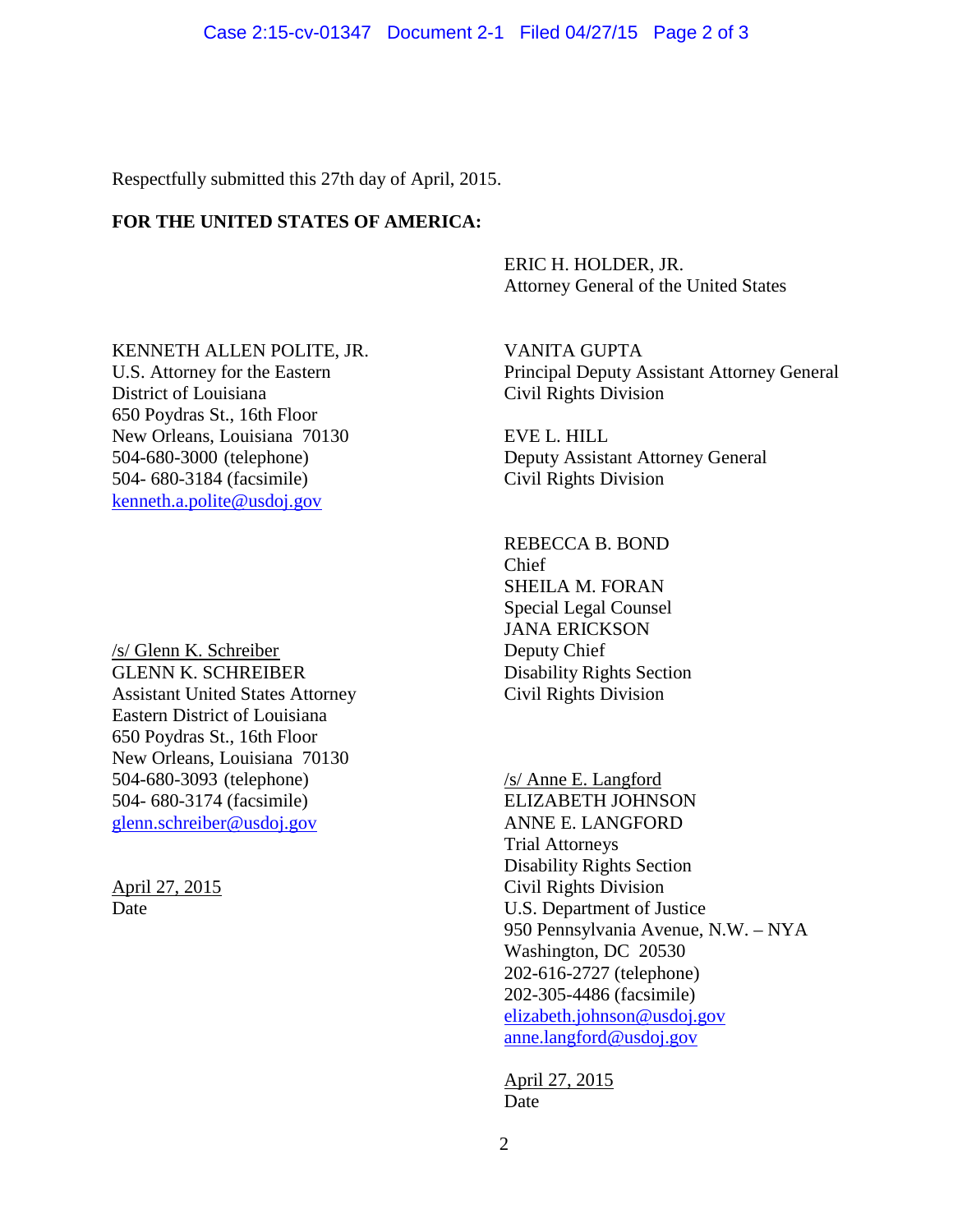# **FOR COMPASS CAREER COLLEGE:**

GLEN R. GALBRAITH /s/ Glen R. Galbraith Seale & Ross, PLC 200 North Cate Street Hammond, LA 70401

April 23, 2015 Date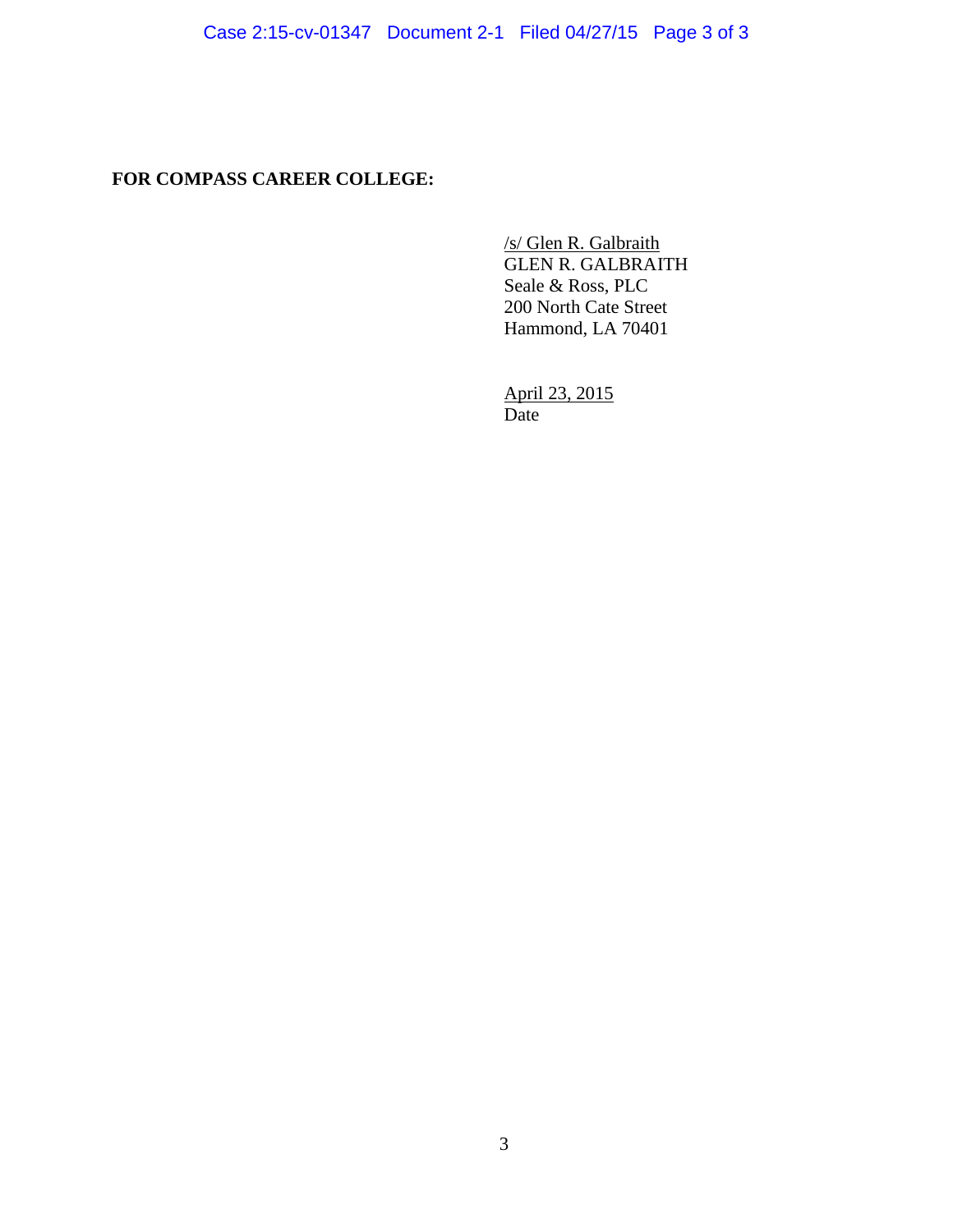Case 2:15-cv-01347 Document 2-2 Filed 04/27/15 Page 1 of 17

# EXHIBIT 1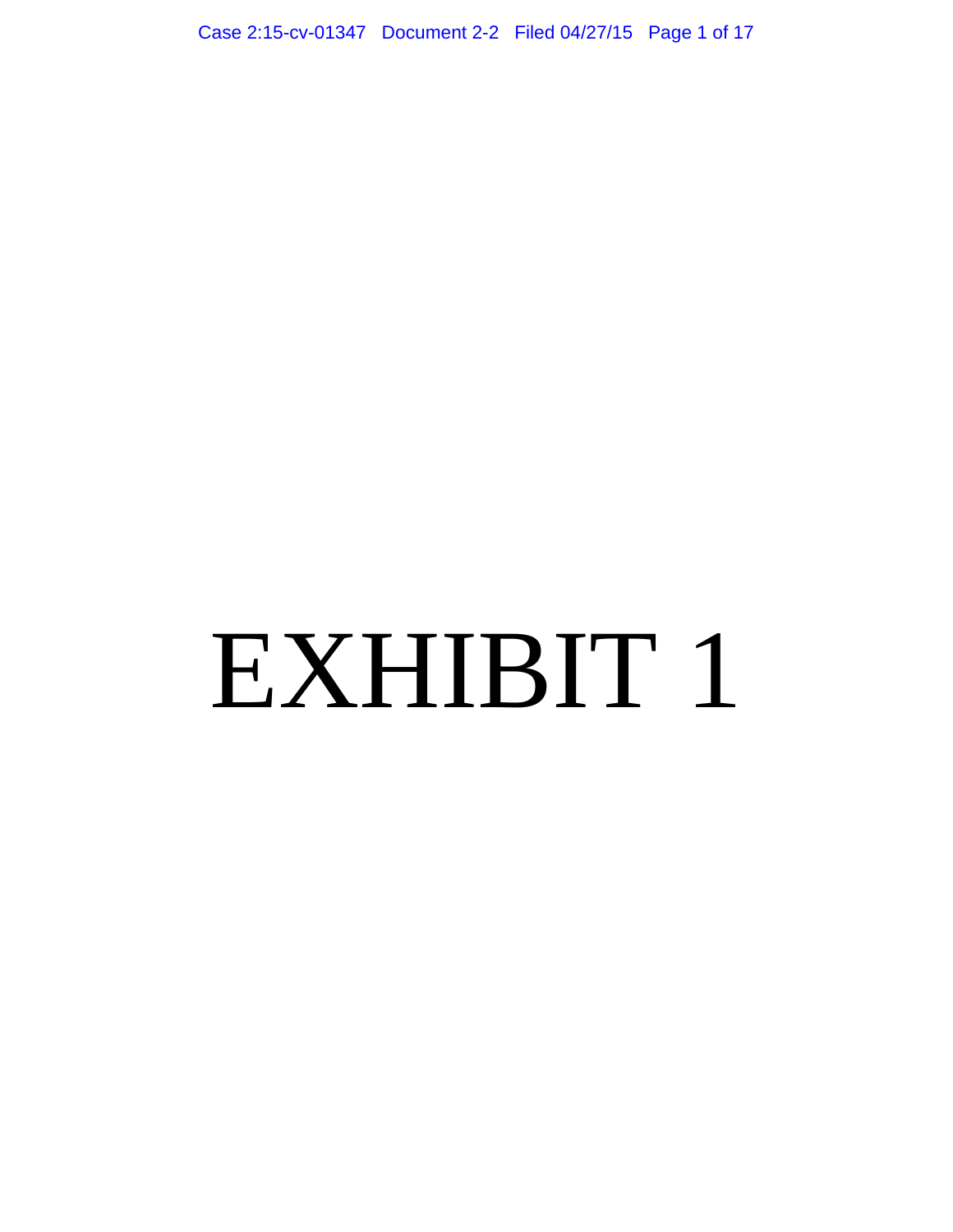#### **UNITED STATES DISTRICT COURT**

# **EASTERN DISTRICT OF LOUISIANA**

| <b>UNITED STATES OF AMERICA</b> |    |   |   |                                  |   |        | $\ast$             | <b>CIVIL ACTION</b> |  |  |
|---------------------------------|----|---|---|----------------------------------|---|--------|--------------------|---------------------|--|--|
|                                 | V. |   |   |                                  |   | $\ast$ | <b>NO.</b> 15-1347 |                     |  |  |
|                                 |    |   |   | <b>COMPASS CAREER MANAGEMENT</b> |   | $\ast$ | SECTION: " $"$ ()  |                     |  |  |
| L.L.C.                          |    |   |   |                                  |   |        | $\ast$             |                     |  |  |
|                                 |    |   |   |                                  |   |        | $\ast$             |                     |  |  |
| ∗                               | ∗  | ∗ | ∗ | ∗                                | ∗ | ∗      | ∗                  |                     |  |  |

#### **CONSENT DECREE**

## **Introduction**

This matter is before the Court for entry of a Consent Decree agreed upon by the Parties, Plaintiff United States of America and Defendant Compass Career Management L.L.C., d/b/a Compass Career College ("the College"). The United States alleges that the College discriminated against an applicant with HIV ("Applicant") in violation of the Americans with Disabilities Act of 1990, as amended ("ADA"), 42 U.S.C. §§ 12101 *et seq.* The discrimination underlying this lawsuit includes 1) the College's alleged denial of the opportunity of the Applicant to participate in or benefit from its goods, services, facilities, privileges, advantages, or accommodations; 2) the College's alleged use of standards or criteria or methods of administration that have the effect of discriminating on the basis of disability; and 3) the College's alleged imposition or application of eligibility criteria that screen out, or tend to screen out, an individual with a disability or any class of individuals with disabilities from fully and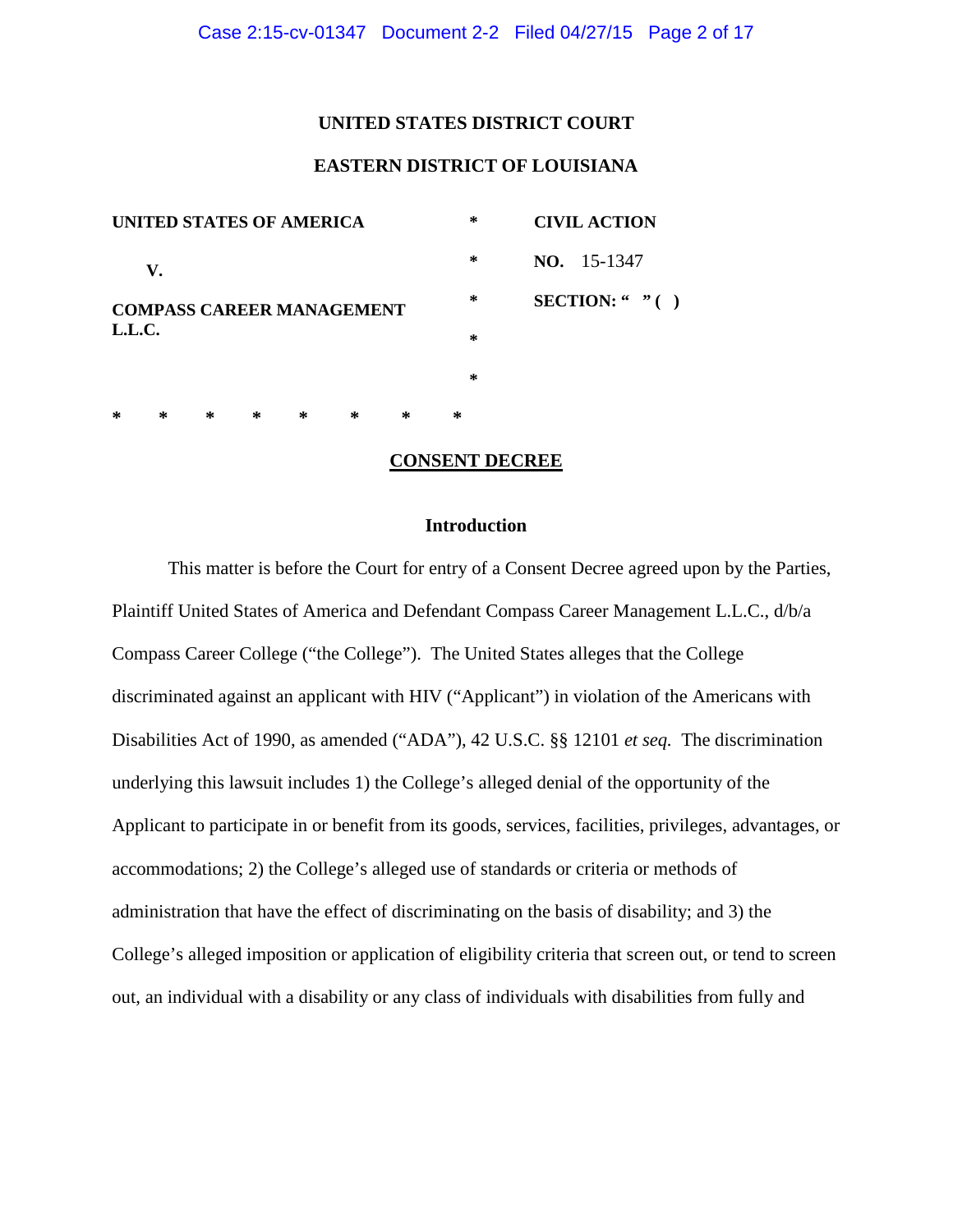#### Case 2:15-cv-01347 Document 2-2 Filed 04/27/15 Page 3 of 17

equally enjoying the College's goods, services, facilities, privileges, advantages, or accommodations. The College denies any wrongdoing.

This Court has jurisdiction over this action under 28 U.S.C. §§ 1331 and 1345, and 42 U.S.C. § 12188. The parties agree that venue is appropriate. The United States and Compass Career College agree that it is in the Parties' best interests, and the United States believes that it is in the public interest, to fully and finally resolve this matter on mutually agreeable terms without resort to protracted litigation. The Parties hereby agree and stipulate to the Court's entry of all aspects of this Consent Decree in resolution of the United States' Complaint against Compass Career College.

Accordingly, the parties hereby AGREE and the Court expressly APPROVES, ENTERS AND ORDERS THE FOLLOWING:

#### **Parties**

1. Plaintiff is the United States of America.

2. Defendant is Compass Career Management L.L.C., which does business in the State of Louisiana under the trade name of Compass Career College. The College, located at 42353 Deluxe Plaza in Hammond, Louisiana, is a provider of vocational education and career training, including programs in practical nursing, allied health, and cosmetology.

3. The College is a public accommodation within the meaning of 42 U.S.C.  $$12181(7).$ 

#### **Injunctive Relief**

4. General Obligations. The College shall comply with the requirements of 42 U.S.C. § 12182 of the ADA and its implementing regulation at 28 C.F.R. Part 36. The ADA prohibits discrimination on the basis of disability, including HIV, in the full and equal enjoyment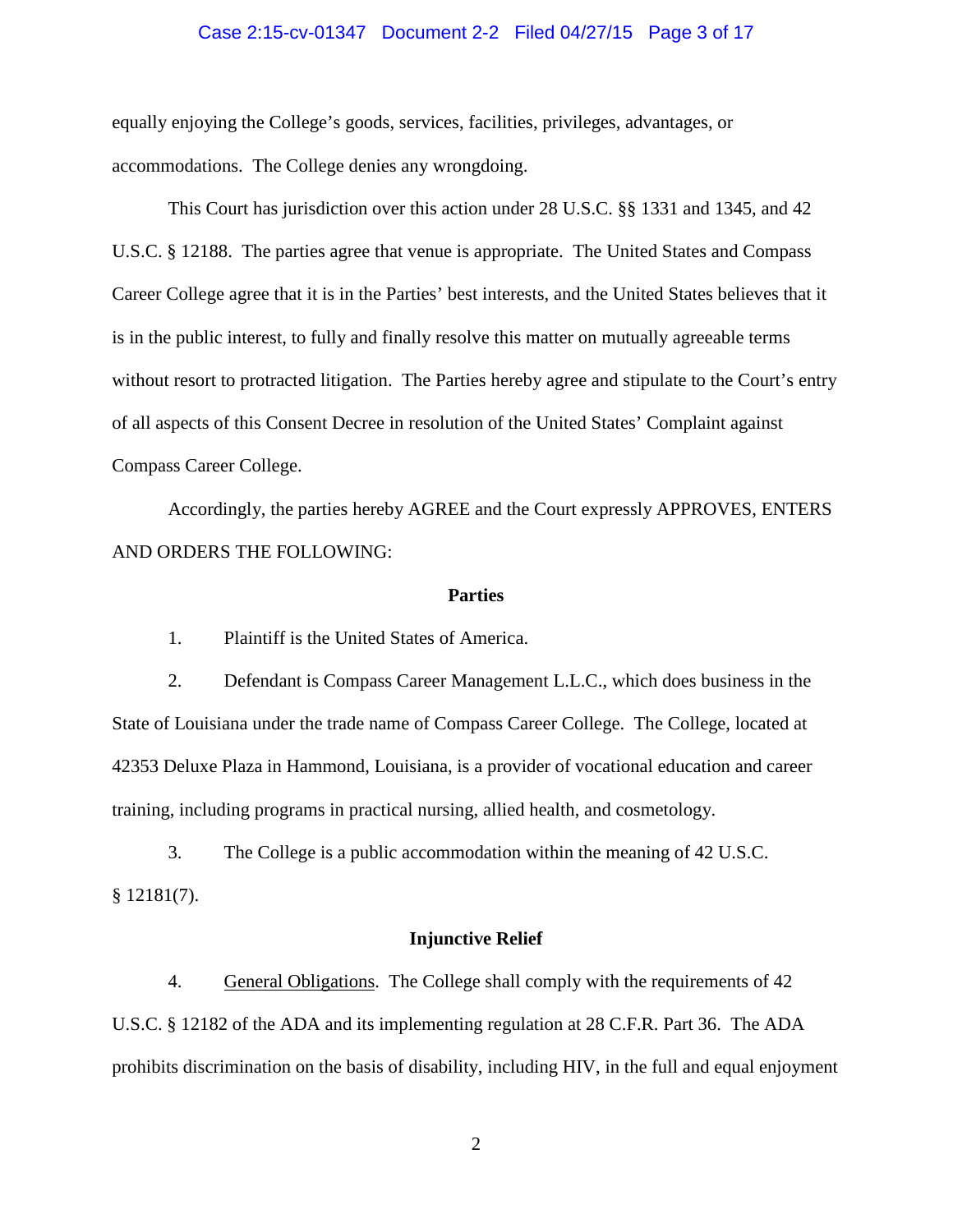#### Case 2:15-cv-01347 Document 2-2 Filed 04/27/15 Page 4 of 17

of the goods, services, facilities, privileges, advantages, or accommodations of any place of public accommodation. 42 U.S.C. § 12182(a); 28 C.F.R. § 36.201. That mandate includes, but is not limited to, the following:

- a. The College shall not deny an individual on the basis of disability, including HIV, the opportunity to participate in or benefit from its goods, services, facilities, privileges, advantages, or accommodations, pursuant to 42 U.S.C. § 12182(b)(1)(A)(i) and 28 C.F.R. § 36.202;
- b. The College shall not utilize standards or criteria or methods of administration that have the effect of discriminating on the basis of disability, including HIV, pursuant to 42 U.S.C. § 12182(b)(1)(D) and 28 C.F.R. § 36.204; and
- c. The College shall not impose or apply eligibility criteria that screen out, or tend to screen out, an individual with a disability or any class of individuals with disabilities (including HIV) from fully and equally enjoying its goods, services, facilities, privileges, advantages, or accommodations, unless such criteria can be shown to be necessary for the provision of the goods, services, facilities, privileges, advantages, or accommodations being offered, pursuant to 42 U.S.C.  $\S$  12182(b)(2)(A)(i) and 28 C.F.R.  $\S$  36.301(a).

5. Changes to College Policies and Written Materials. Within ten (10) calendar days of the entry of this Consent Decree, the College shall revise its written materials (including, but not limited to, the School Catalog and the Practical Student Nursing Handbook) and amend its policies as set forth in subparts (a)-(i) of this paragraph, and send the revised written materials to the Department (to the attention of [anne.langford@usdoj.gov](mailto:anne.langford@usdoj.gov) and [elizabeth.johnson@usdoj.gov\)](mailto:elizabeth.johnson@usdoj.gov)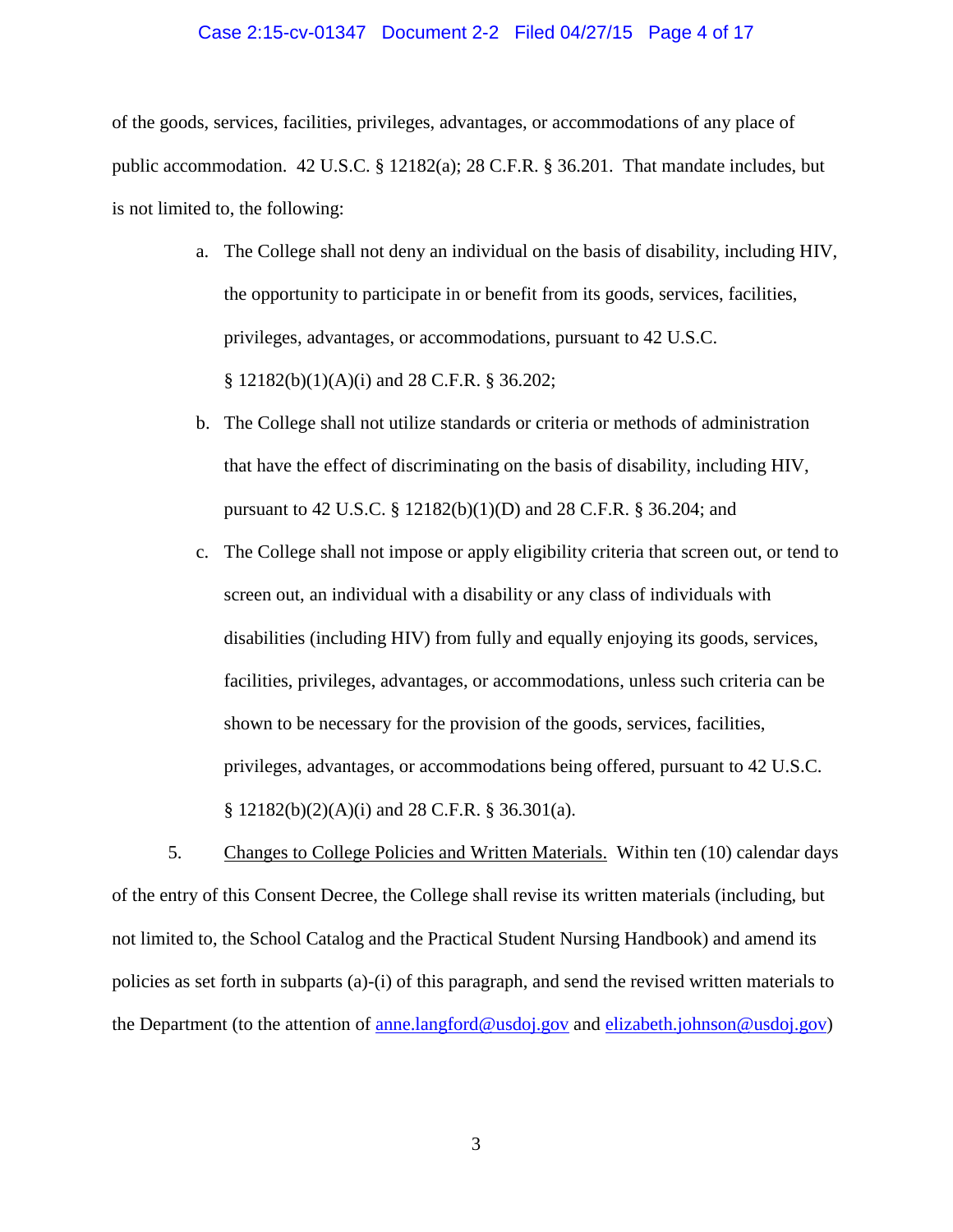#### Case 2:15-cv-01347 Document 2-2 Filed 04/27/15 Page 5 of 17

for its review and approval. The College shall adopt and implement the Department's approved written materials within ten (10) calendar days of receipt.

- a. The College shall remove all references in its written materials to a requirement that applicants and/or students be in "good health" and "free of communicable disease."
- b. The College shall not require applicants and students to disclose their HIV status for application or enrollment purposes.
- c. The College shall remove questions at pages 4-5 of the "Physical Exam Form Packet" in use when the Applicant was seeking admission to the College (including, but not limited to, questions on "last menstrual period," "undescended or absent testicle," and questions regarding health conditions of their immediate family members). Instead, the College may only ask admitted students (not applicants) if they need a reasonable modification of College policy in the course of their studies at the College.
- d. The College shall amend its "ADA/Non-Discrimination Policy" (as currently published in the School Catalog) and the "Employee and Student Rights and Responsibilities Americans with Disabilities Act of 1990" statement (as currently published in its Practical Student Nursing Handbook) to add the following text: "Compass Career College does not discriminate against applicants, students, and/or employees on the basis of disability, including HIV. All applicants, students, and/or employees with disabilities, including HIV, have an equal opportunity to participate in or benefit from the goods, services, facilities, privileges, advantages, or accommodations provided by the College."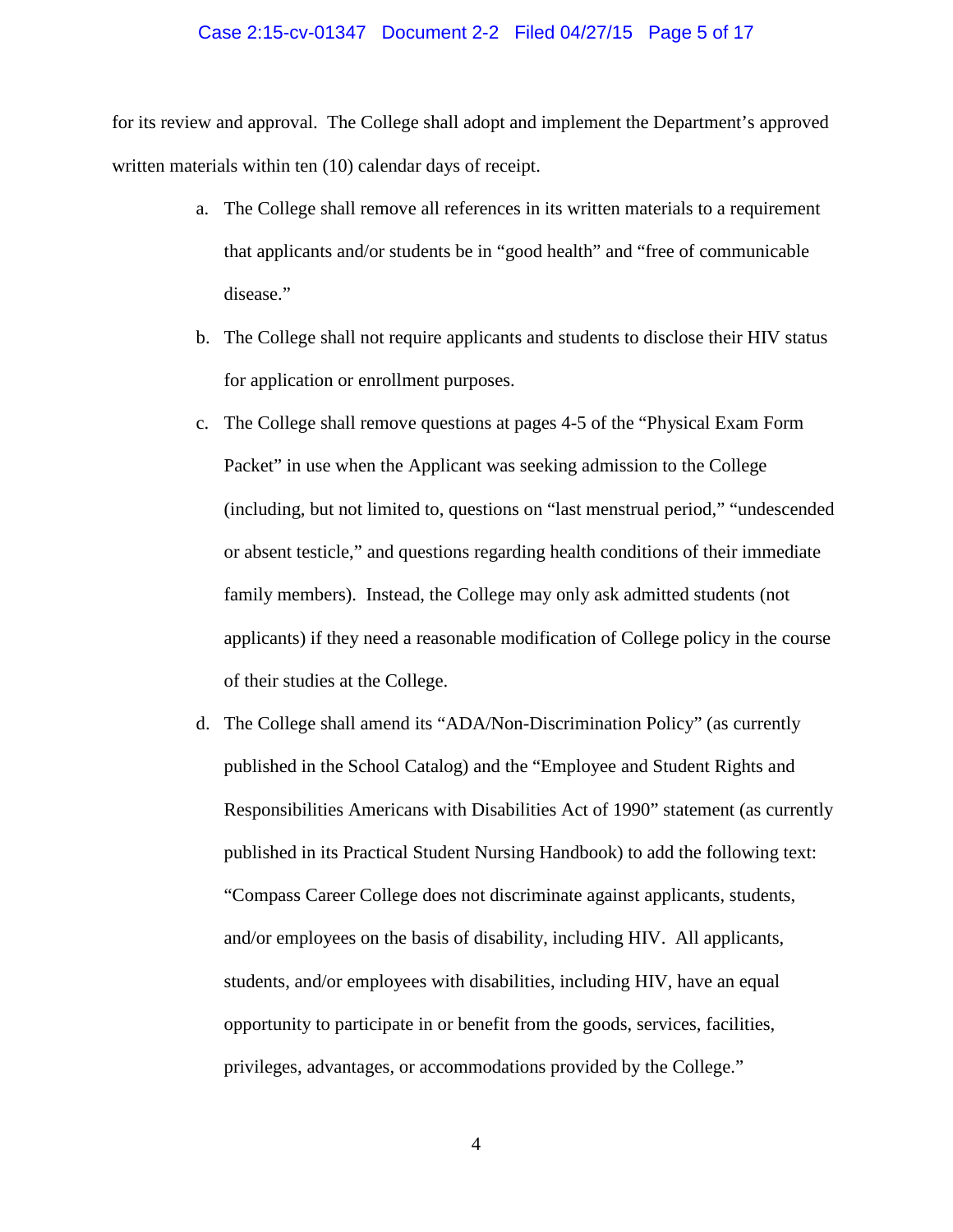#### Case 2:15-cv-01347 Document 2-2 Filed 04/27/15 Page 6 of 17

- e. The College shall remove from its written materials a prohibition on "retroactive accommodations."
- f. The College shall remove from its written materials the following example of an unreasonable modification of policy: "Any request for accommodation that favors the disabled student over a non-disabled student, and otherwise is not provided to **ALL** Compass Career College students" (original emphasis).
- g. The College shall remove from its written materials the prohibition on changes to "[c]ourse participation and or completion deadlines" as potential reasonable modifications.
- h. The College shall remove from its written materials the prohibition on additional time as a modification to students in specified settings (including, but not limited to, lab assignments).
- i. The College shall amend its policies to clarify that individuals may submit requests for reasonable modifications at any time. The College may not require individuals to submit requests five to six weeks prior to the requested modification.

6. Publication/Dissemination of Revised Written Materials. Within five (5) calendar days of the Department's approval of written materials submitted to the Department pursuant to Paragraph 5, the College shall adopt and implement the approved written materials and policies and shall incorporate all revisions into the online versions of written materials. Within five (5) calendar days of the Department's approval of written materials submitted pursuant to the previous paragraph, the College shall also incorporate the revisions approved pursuant to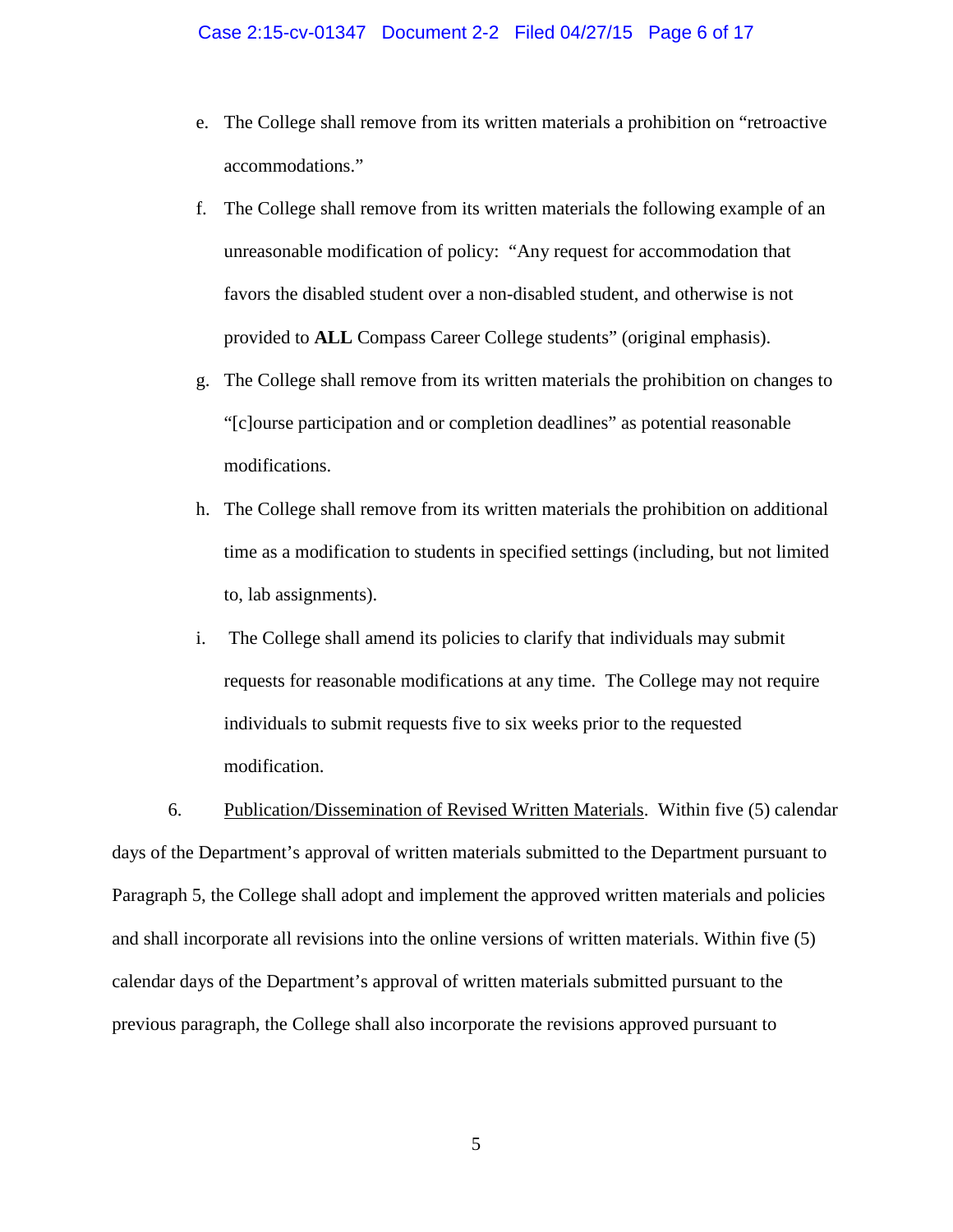#### Case 2:15-cv-01347 Document 2-2 Filed 04/27/15 Page 7 of 17

Paragraph 5 in all hard copy versions of those documents that are used and/or distributed for at least the Term of this Consent Decree.

7. Prohibition on Additional Burdens on Applicants or Students with HIV. The College may uniformly inform all applicants to and students in its Practical Nursing Program of any requirements to disclose one's HIV-positive status to the Louisiana State Board of Practical Nurse Examiners. However, the College may not require applicants or students to demonstrate to the College that they have informed the Board. In addition, the College may not impose any additional burdens or requirements on applicants or students with HIV in any of its programs than it does on applicants or students who do not have HIV. This includes, but is not limited to, warning applicants of "hardships" that the College believed that having HIV might cause in earning a degree, earning a degree in a timely and affordable manner, and in becoming employed following graduation.

8. Training. Within forty-five (45) calendar days following the entry of this Consent Decree, the College will develop a training program ("ADA Training") that shall be provided to the individuals identified in this paragraph within ninety (90) calendar days of the entry of this Consent Decree and every year thereafter for the Term of this Consent Decree. The College shall provide ADA Training to 1) all individuals who provide any instruction on College premises to any student of the College and 2) all College administrators, including, but not limited to, all persons involved in providing office/professional support to the College, as follows:

a. The ADA Training shall address: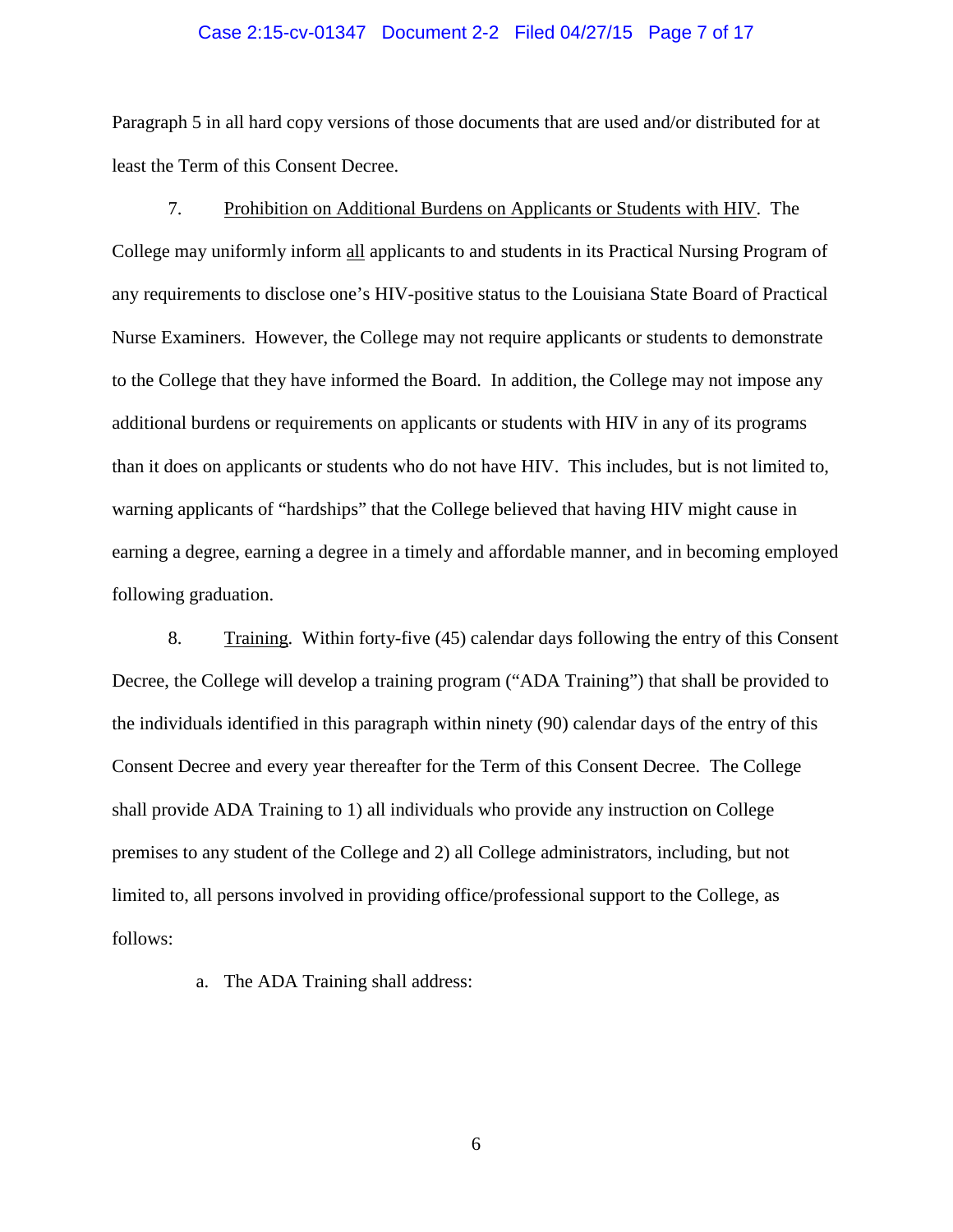- i. the requirements of Title III of the ADA, including the fact that individuals with HIV (such as the College's applicants and students) are covered by the ADA's prohibition on discrimination;
- ii. a general overview of the terms and obligations of this Consent Decree; the College will provide a copy of the Consent Decree to each training participant;
- iii. the reporting obligations under Paragraph 9 of this Consent Decree; and
- iv. the College's nondiscrimination obligations under the ADA, including specifically the "General Obligations" outlined at Paragraph 4 of this Consent Decree as well as the changes to College Materials and/or Policies outlined at Paragraph 5 of this Consent Decree.
- b. The ADA Training shall be conducted by an individual or individuals with substantive knowledge of the ADA and who is/are neither an employee(s) of the College nor involved in the negotiation of this Consent Decree. The ADA Training shall be conducted live, with a group opportunity to pose questions to the individual(s) conducting the training at the conclusion of the training session.
- c. For persons who must receive ADA Training pursuant to this Consent Decree, but who did not receive training on a designated training date required under this Consent Decree (for instance, because they were on leave from the College or because they began their affiliation with the College subsequent to the training date), the College shall provide the ADA Training to such persons within sixty (60) calendar days after the employee's start date with the College in a position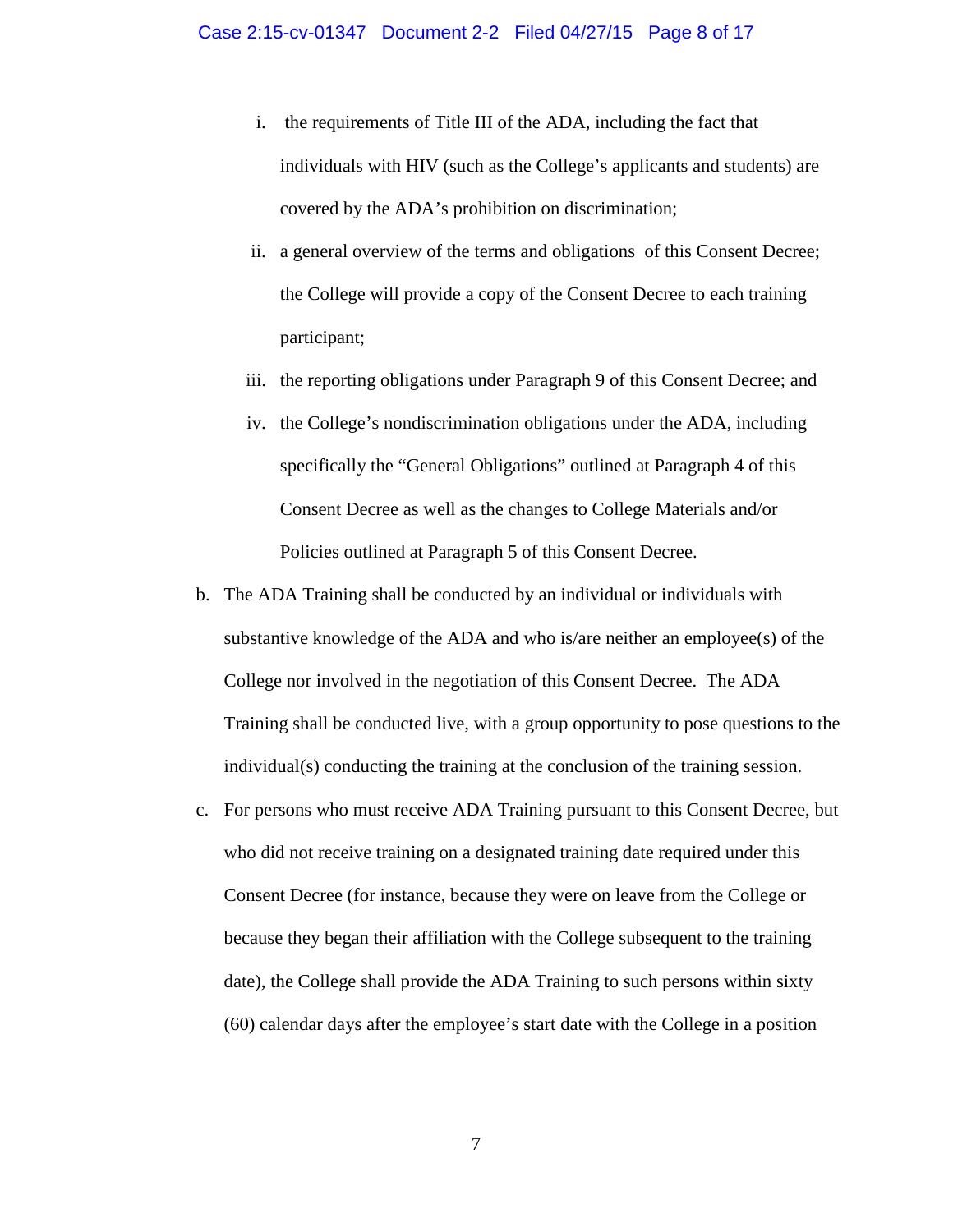#### Case 2:15-cv-01347 Document 2-2 Filed 04/27/15 Page 9 of 17

covered by the ADA Training or within sixty (60) calendar days of their return to the College (for instance, from leave).

- d. The College shall send via electronic mail to the Department (to the attention of [anne.langford@usdoj.gov](mailto:anne.langford@usdoj.gov) and [elizabeth.johnson@usdoj.gov](mailto:elizabeth.johnson@usdoj.gov) or other person specified by the Department) the proposed curriculum for the training, as well as the name(s), qualifications (including resume(s)), and contact information of the individual(s) who will conduct the training, no later than sixty (60) calendar days after the entry of this Consent Decree. The College shall incorporate the Department's proposed changes to the training curriculum.
- e. For each session of the ADA Training conducted under this Consent Decree (including for each instance of the ADA Training conducted on a non-designated training date pursuant to subsection "c" of this paragraph), the College shall maintain attendance logs reflecting the date of the training, names and titles of attendees, and the attendees' signatures.

## 9. Reporting.

a. Initial Regular Report: One hundred-twenty (120) calendar days following the entry of this Consent Decree, the College shall submit a report to the Department confirming its implementation of the policies referenced in Paragraph 5 ("Changes to College Policies and Written Materials"), Paragraph 6 ("Publication/Dissemination of Revised Written Materials"), and Paragraph 7 ("Prohibition on Additional Burdens on Applicants or Students with HIV"), as well as its fulfillment to that date of the requirements of Paragraph 8 ("Training"). The College shall provide the Department with the attendance logs maintained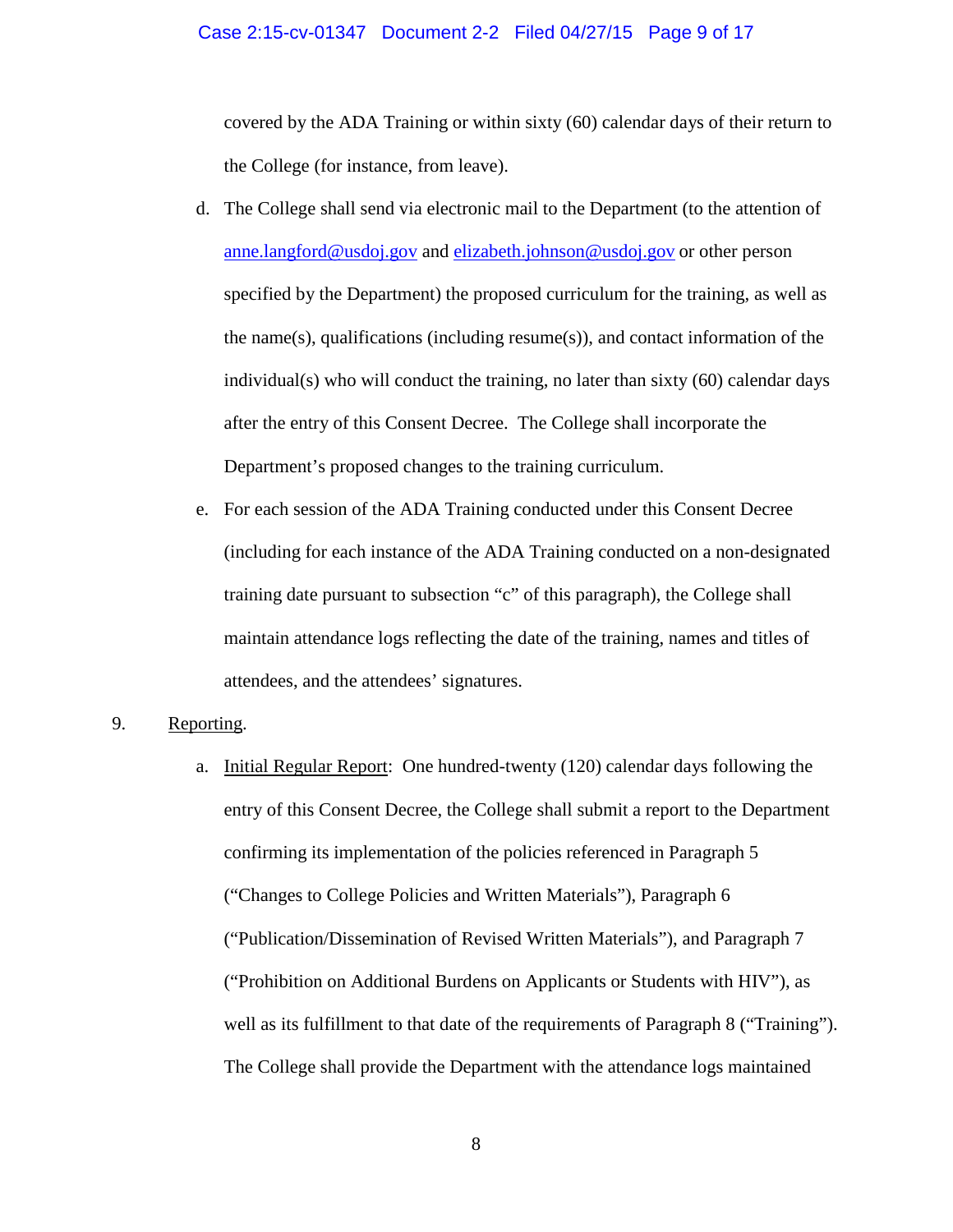#### Case 2:15-cv-01347 Document 2-2 Filed 04/27/15 Page 10 of 17

pursuant to the ADA Training that it will have conducted pursuant to this Consent Decree by the time of the Initial Regular Report.

- b. Subsequent Regular Reports: For the Term of this Consent Decree, every year on the anniversary of the due date of the First Regular Report, the College shall submit a Subsequent Regular Report to the Department regarding its compliance with this Consent Decree. The report shall include, for the period subsequent to its immediately prior report to the Department, the following:
	- i. All dates of the College's ADA Training conducted pursuant to this Consent Decree;
	- ii. All attendance logs associated with the ADA Training conducted pursuant to this Consent Decree; and
	- iii. Its continued fulfillment of the publication/dissemination obligations of Paragraph 5 ("Changes to College Materials and/or Policies") and Paragraph 6 ("Publication/Dissemination of Revised College Materials").
- c. Immediate Reports: During the Term of this Agreement, the College shall notify the United States within ten (10) calendar days of the College's:
	- i. Receipt of an application for admission to any College program by or on behalf of a person with HIV whose HIV status becomes known to the College. Thereafter, the College shall continue to provide to the United States monthly updates regarding each such applicant until the application in question has been finally processed and a decision regarding admission has been communicated to the applicant (which decision shall be reported to the United States no later than ten (10) calendar days after the decision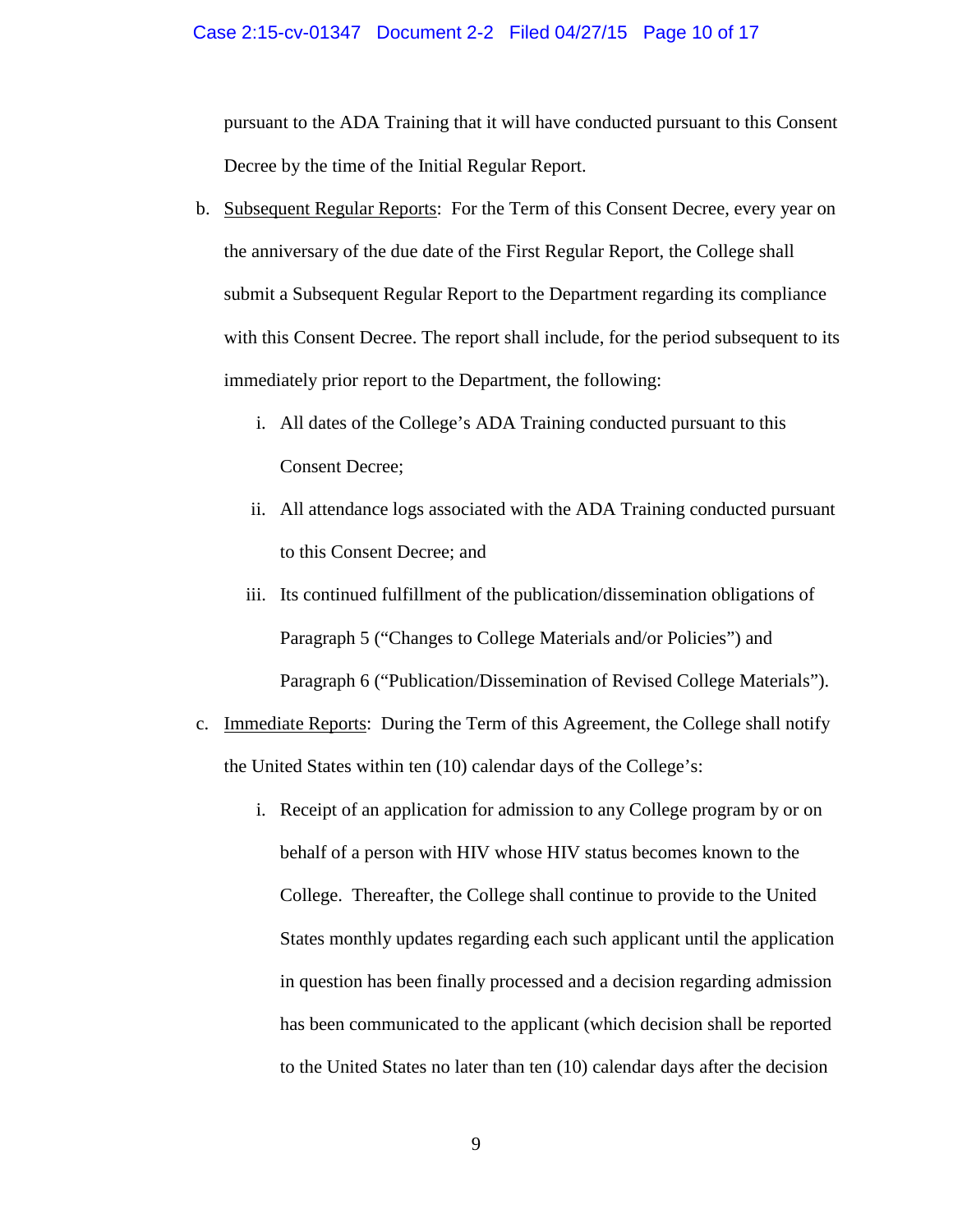has been made or five (5) calendar days prior to the start of the College program in question, whichever is earlier). If the decision is not to enroll the applicant, such notification shall include all documents (including, but not limited to, application materials and internal and external email correspondence) relating to the decision not to enroll the individual.

- ii. Decision to disenroll a person with HIV from any of the College's programs. Such notification shall include all documents (including, but not limited to, internal and external email correspondence) relating to the decision to disenroll the person from the College.
- iii. Decision not to make a modification in College policies, practices, or procedures, when requested by or on behalf of an individual with HIV. Such notification shall include all documents (including, but not limited to, internal and external email correspondence) relating to the decision to deny the requested modification.
- iv. Knowledge of any lawsuit, written complaint, charge, or other allegation that the College has engaged in disability-based discrimination and/or violated the ADA with regard to a person (whether an applicant, student, or employee) with HIV. Such notice will include, at a minimum, a description of the nature of the allegation, the name(s) of the individual(s) bringing the allegation, and all documentation possessed by the College relevant to the allegation.
- d. All reports required pursuant to this Agreement shall be delivered to the undersigned counsel via electronic mail at <u>anne.langford@usdoj.gov</u> and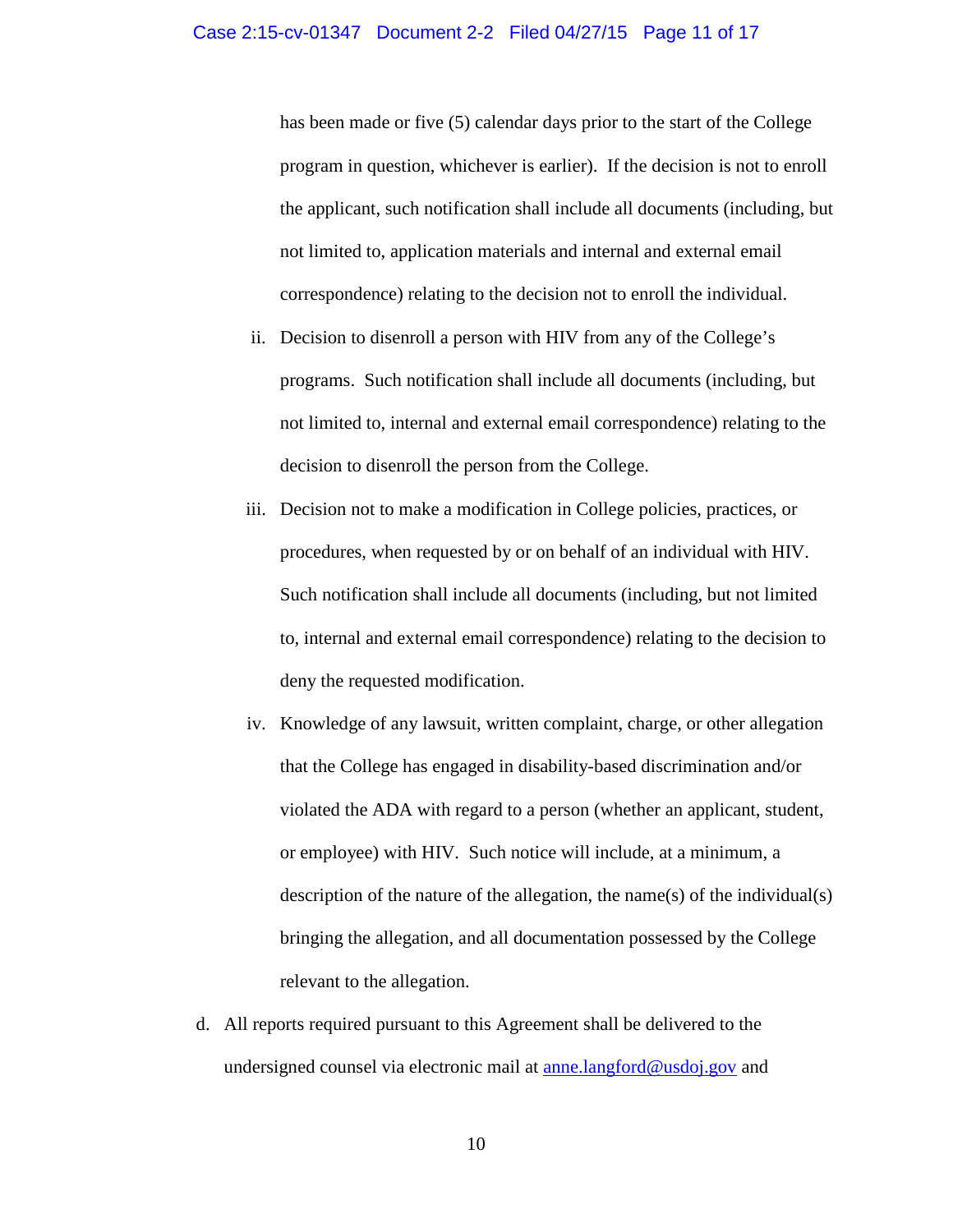#### Case 2:15-cv-01347 Document 2-2 Filed 04/27/15 Page 12 of 17

[elizabeth.johnson@usdoj.gov,](mailto:elizabeth.johnson@usdoj.gov) with a copy to [jana.erickson@usdoj.gov,](mailto:jana.erickson@usdoj.gov) or other person specified by the Department.

#### **Monetary Relief**

10. Within five (5) calendar days of the College's receipt of the completed release attached hereto as Attachment A, the College agrees to pay and deliver thirty thousand dollars (\$30,000.00) in compensatory damages to the individual discussed in the United States' Complaint in this matter, by check made payable to him in his full legal name as identified in the completed version of Attachment A.

#### **Civil Penalty**

11. The College shall issue a check or money order in the amount of five thousand dollars (\$5,000.00), payable to "U.S. Department of Justice – Civil Rights Division" as a civil penalty, pursuant to 42 U.S.C. § 12188(b)(2)(C) and 28 C.F.R. § 36.504(a)(3). Counsel for Defendant shall deliver the check or money order, via Federal Express, to counsel for the United States within five (5) calendar days of the effective date of this Consent Decree. This check shall be sent via overnight courier delivery to: Chief, ATTN: US v. Compass Career College – DJ # 202-32-82, Disability Rights Section, Civil Rights Division, United States Department of Justice, 1425 New York Avenue, NW, 4th Floor, Washington, DC 20005.

#### **Implementation and Enforcement**

12. Effective Date. The effective date of this Consent Decree is the date that the Court enters the Consent Decree.

13. Term. The duration of this Consent Decree will be four (4) years from the Effective Date.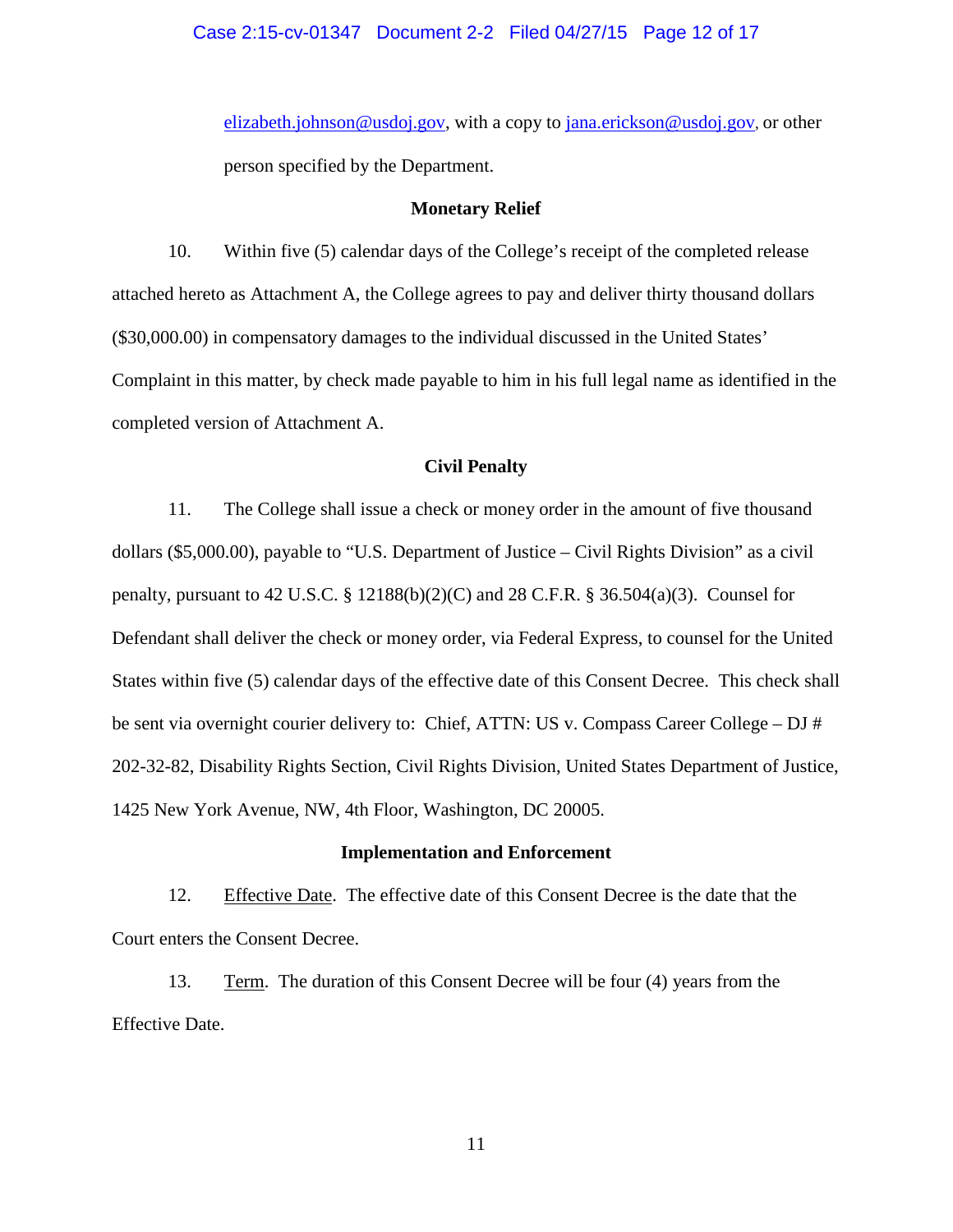#### Case 2:15-cv-01347 Document 2-2 Filed 04/27/15 Page 13 of 17

14. Retention of Jurisdiction. The Court shall retain continuing jurisdiction for the duration of the Consent Decree to enforce the terms of the Consent Decree. The United States may apply to the Court for such further orders as may be necessary for, or consistent with, the enforcement of this Consent Decree.

15. Non-Waiver. Failure by the United States to enforce any provision of this Consent Decree shall not be construed as a waiver of its right to enforce any provisions of the Consent Decree.

16. Titles. Titles and other headings contained in this Consent Decree are included only for ease of reference and shall have no substantive effect.

17. Severability. If any term of this Consent Decree is determined by any court to be unenforceable, the other terms of this Consent Decree shall nonetheless remain in full force and effect.

18. Binding Nature of Consent Decree. This Consent Decree shall be binding upon the College, its agents and employees.

19. Authority. The signatories represent that they have the authority to bind the respective parties identified below to the terms of this Consent Decree.

20. Entire Agreement. This Consent Decree, including Attachment A, constitutes the entire agreement between the United States and the College on the matters raised herein and no other statement or promise written or oral, made by any party or agents of any party, that is not contained in this written Consent Decree, including its attachments, shall be enforceable.

21. Other Violations. This Consent Decree shall have no impact upon the rights or claims of any other individual not identified in this Consent Decree who has made, or may make, claims against the College for issues discussed herein. This Consent Decree is not intended to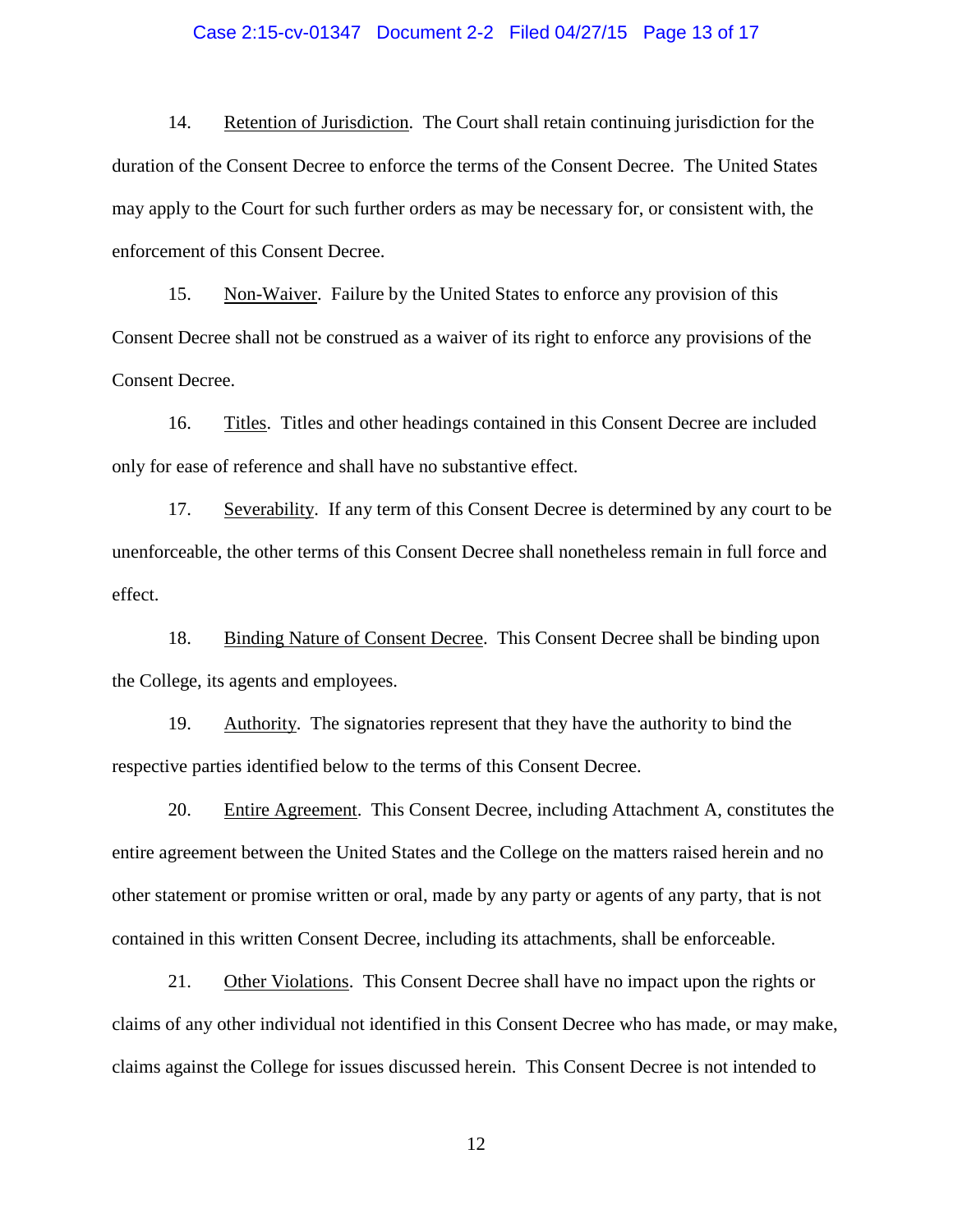## Case 2:15-cv-01347 Document 2-2 Filed 04/27/15 Page 14 of 17

remedy any other potential violations of the ADA or any other law, other than the violations alleged in the United States' Complaint in the above-captioned matter. Nothing in this Consent Decree shall preclude the United States from filing a separate action under the ADA for any alleged violation not covered by this Consent Decree.

22. Continuing Responsibility. This Consent Decree does not affect the College's continuing responsibility to comply with all aspects of the ADA.

SO ORDERED this  $\_\_\_\_\_\_\$  day of  $\_\_\_\_\_\_\_\_\_\_\_\_\$ 

\_\_\_\_\_\_\_\_\_\_\_\_\_\_\_\_\_\_\_\_\_\_\_\_\_\_\_\_ United States District Judge

By their signatures below, the Parties respectfully consent to the entry of all aspects of this Consent Decree.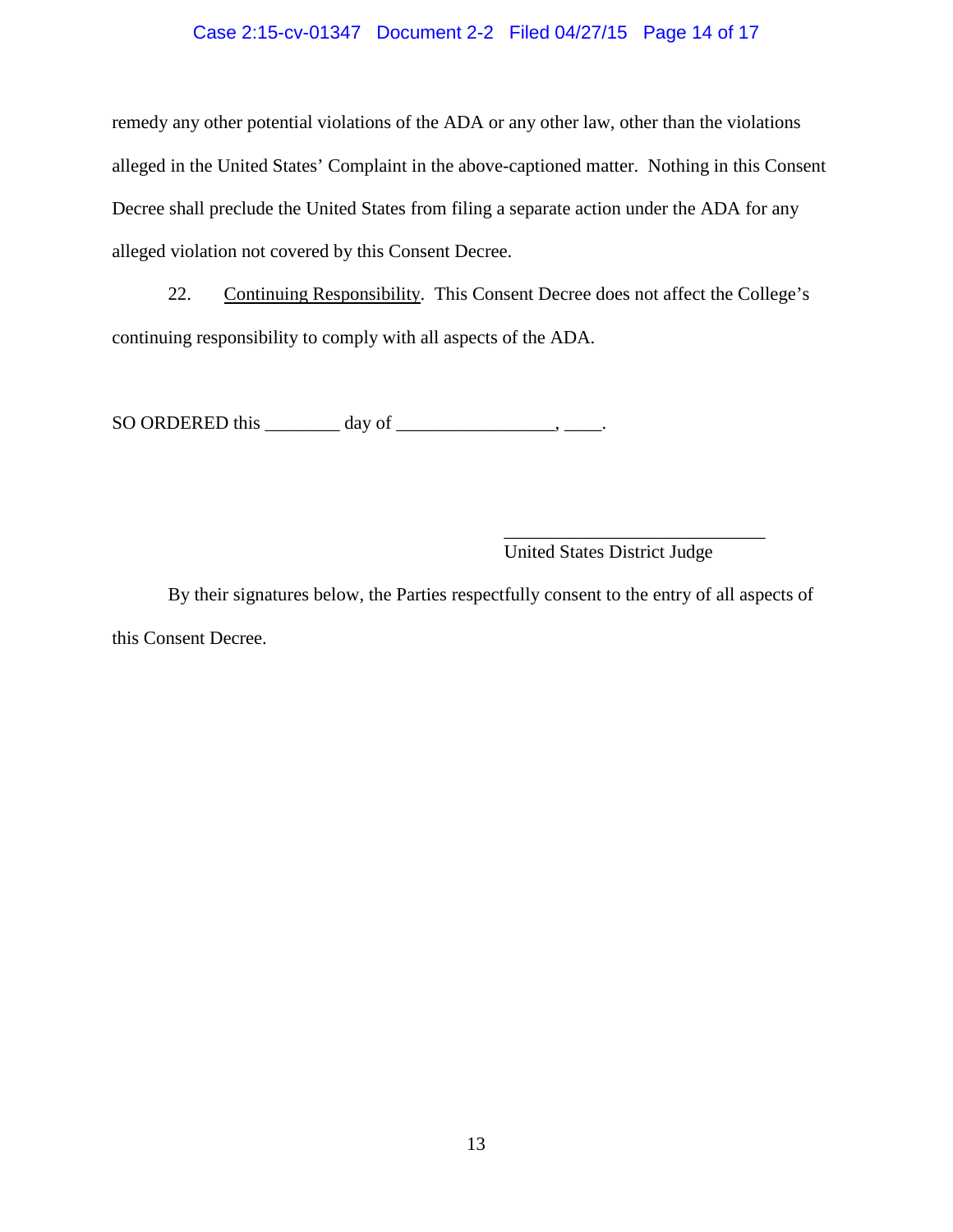### Case 2:15-cv-01347 Document 2-2 Filed 04/27/15 Page 15 of 17

Respectfully submitted this 27th day of April, 2015.

# **FOR THE UNITED STATES OF AMERICA:**

ERIC H. HOLDER, JR. Attorney General of the United States

KENNETH ALLEN POLITE, JR. VANITA GUPTA District of Louisiana Civil Rights Division 650 Poydras St., 16th Floor New Orleans, Louisiana 70130<br>504-680-3000 (telephone) Deputy Assista 504- 680-3184 (facsimile) Civil Rights Division [kenneth.a.polite@usdoj.gov](mailto:kenneth.a.polite@usdoj.gov)

/s/ Glenn K. Schreiber Deputy Chief GLENN K. SCHREIBER Disability Rights Section Assistant United States Attorney Civil Rights Division Eastern District of Louisiana 650 Poydras St., 16th Floor New Orleans, Louisiana 70130 504-680-3093 (telephone) /s/ Anne E. Langford 504- 680-3174 (facsimile) ELIZABETH JOHNSON [glenn.schreiber@usdoj.gov](mailto:glenn.schreiber@usdoj.gov) ANNE E. LANGFORD

U.S. Attorney for the Eastern Principal Deputy Assistant Attorney General

Deputy Assistant Attorney General

REBECCA B. BOND Chief SHEILA M. FORAN Special Legal Counsel JANA ERICKSON

Trial Attorneys Disability Rights Section April 27, 2015 Civil Rights Division Date U.S. Department of Justice 950 Pennsylvania Avenue, N.W. – NYA Washington, DC 20530 202-616-2727 (telephone) 202-305-4486 (facsimile) [elizabeth.johnson@usdoj.gov](mailto:elizabeth.johnson@usdoj.gov) [anne.langford@usdoj.gov](mailto:anne.langford@usdoj.gov)

> April 27, 2015 Date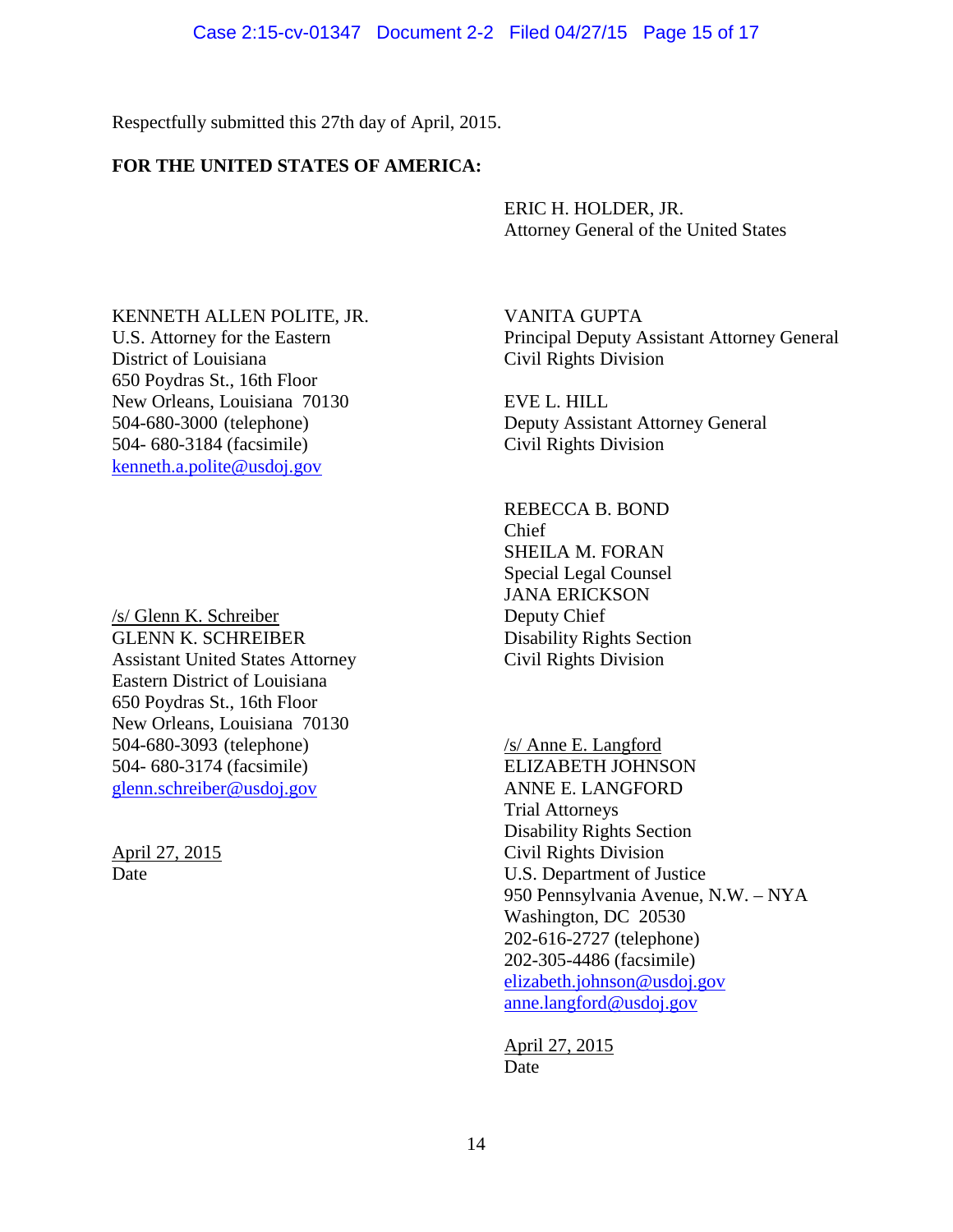# **FOR COMPASS CAREER COLLEGE:**

/s/ Phillip R. Moore PHILLIP R. MOORE President Compass Career College 42353 Deluxe Plaza Hammond, LA 70403

April 23, 2015 Date

## APPROVED AS TO FORM:

/s/ Glen R. Galbraith GLEN R. GALBRAITH Seale & Ross, PLC 200 North Cate Street Hammond, LA 70401

April 23, 2015 Date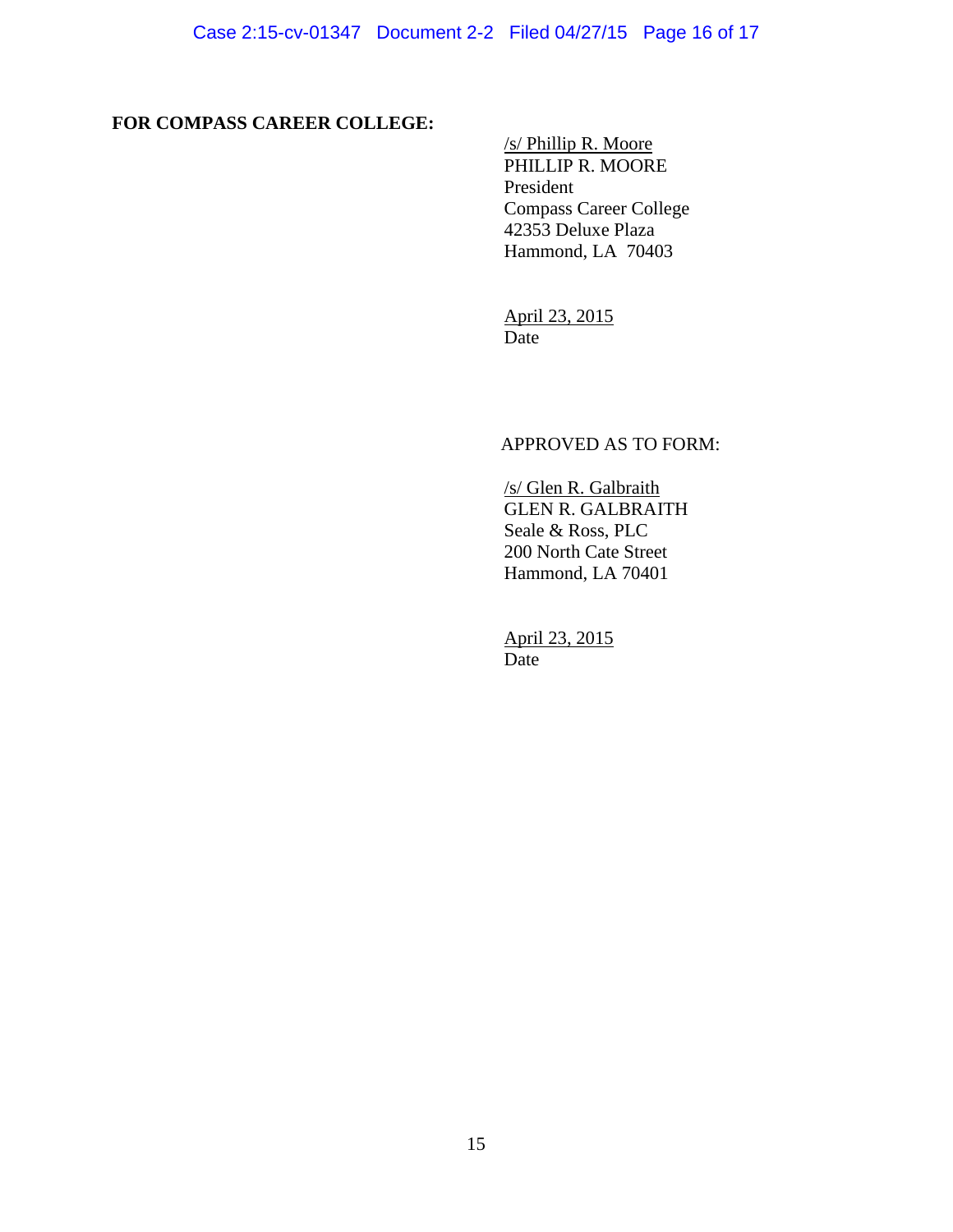# Attachment A

# **RELEASE OF CLAIMS**

For and in consideration of the relief offered by Compass Career Management L.L.C., d/b/a Compass Career College ("Compass Career College" or "the College") pursuant to the Consent Decree between the United States of America and the College arising out of Department of Justice Investigation No. 202-32-82:

I, \_\_\_\_\_\_\_\_\_\_\_\_\_\_\_\_\_\_\_\_\_\_, the Complainant who initiated Department of Justice Investigation No. 202-32-82, hereby release and forever discharge the College and its current, past, and future officials, employees, and agents, of and from any legal and/or equitable claims arising out of the facts identified in the Complaint and/or Consent Decree related to Department of Justice Investigation No. 202-32-82. As a result, I agree and promise that I will not file any Americans with Disabilities Act-related suit, charge, complaint, proceeding or action at law, in equity, or otherwise in any court, or any other judicial or administrative forum against Compass Career College arising out of the facts identified in the Complaint and/or Consent Decree related to Department of Justice Investigation No. 202-32-82. Excluded from this Release are any rights and claims that cannot be waived by law.

This Release constitutes the entire agreement between myself and Compass Career College, without exception or exclusion.

I acknowledge that a copy of the Consent Decree has been made available to me. By signing this Release, I acknowledge that I have been provided the opportunity to review the same with an attorney of my choosing.

This Release will be considered null and void in the event that Compass Career College fails to deliver to me a check in the amount specified in the Consent Decree within five (5) days of its receipt of this signed Release of Claims.

I HAVE READ THIS RELEASE AND UNDERSTAND THE CONTENTS THEREOF AND I EXECUTE THIS RELEASE OF MY OWN FREE ACT AND DEED.

Date:

\_\_\_\_\_\_\_\_\_\_\_\_\_\_\_\_\_\_\_\_\_\_\_\_\_\_\_\_\_

Complainant's Signature